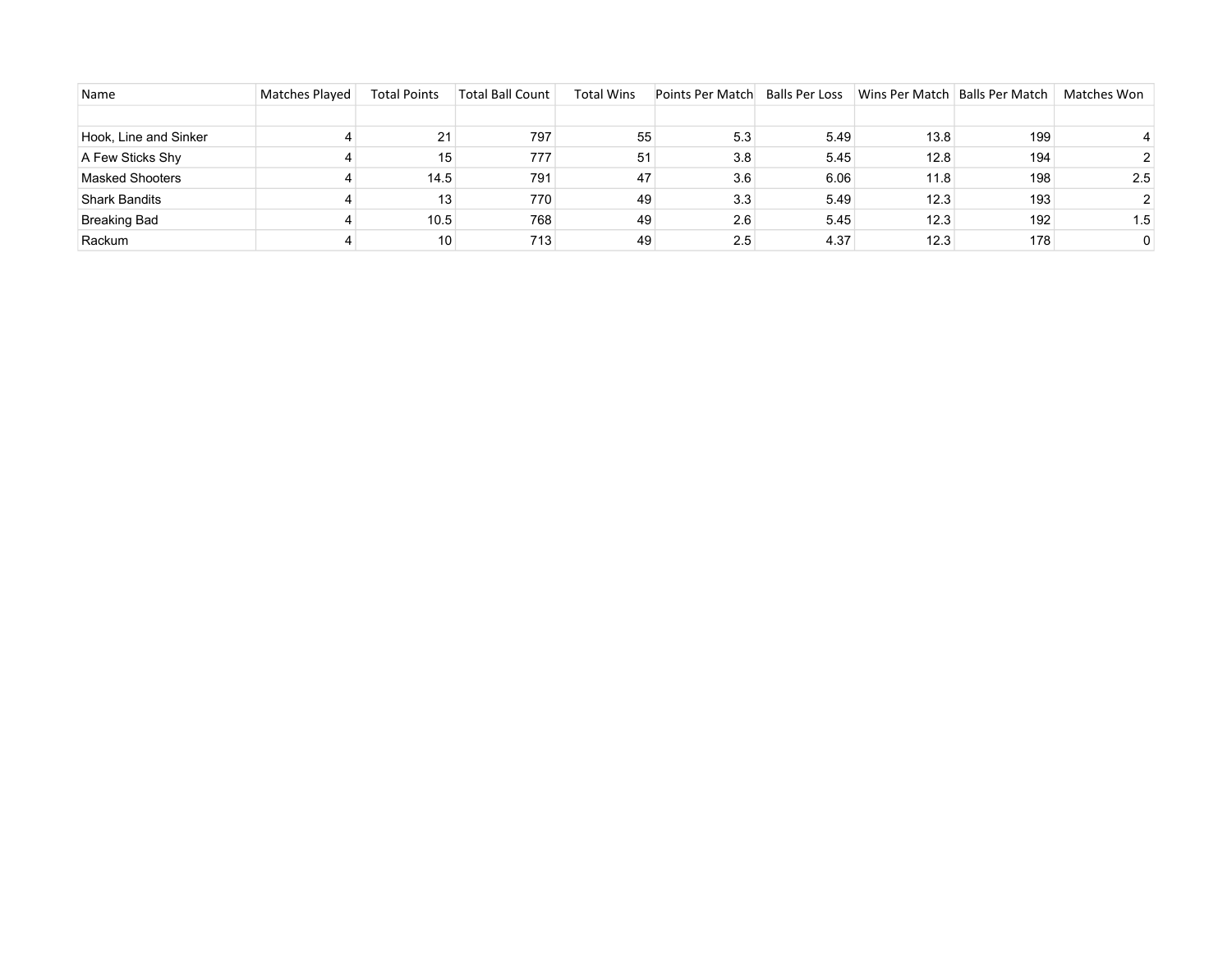| <b>Team Rosters</b>    | <b>Starting Average</b> | <b>Calculated Average</b> | <b>Total Games</b> | <b>Total Wins</b> | ERO's For           | ERO's Against  | <b>Box Wins</b> | <b>Balls For</b> | <b>Balls Against</b> | Ball %  | Winning % | Per Loss        | Average Balls For Average Balls Against<br>Per Win |
|------------------------|-------------------------|---------------------------|--------------------|-------------------|---------------------|----------------|-----------------|------------------|----------------------|---------|-----------|-----------------|----------------------------------------------------|
| Rackum                 |                         |                           |                    |                   |                     |                |                 |                  |                      |         |           |                 |                                                    |
| <b>Brandon Cormier</b> | $\overline{7}$          | 6.5                       | 20                 | $\overline{7}$    | $\overline{2}$      | $\overline{1}$ | $\overline{2}$  | 132              | 157                  | 69%     | 37%       | 5.2             | 3.9                                                |
| Lou Driessen           | 7.2                     | 7.2                       | 20                 | 16                | $\mathsf 0$         | $\mathbf 0$    | 3               | 181              | 125                  | 91%     | 80%       | 5.3             | 5.3                                                |
| <b>Bob Glen</b>        | 6.1                     | 6                         | 20                 | 12                | $\mathsf{o}$        | $\overline{1}$ | $\mathbf{3}$    | 151              | 152                  | 79%     | 63%       | 4.4             | 6                                                  |
| Marc Godin             | 6.5                     | 5.8                       | 20                 | 8                 | $\mathbf 0$         | $\mathbf 0$    | $\overline{1}$  | 136              | 163                  | 68%     | 40%       | 4.7             | 5.4                                                |
| Larry Williams         | 5.1                     | 4.6                       | 20                 | $6\phantom{.}6$   | $\mathsf 0$         | $\pmb{0}$      | $\mathbf{1}$    | 113              | 174                  | 57%     | 30%       | 3.8             | 5.7                                                |
| A Few Sticks Shy       |                         |                           |                    |                   |                     |                |                 |                  |                      |         |           |                 |                                                    |
| Joel Auffret           | $\overline{7}$          | 6.8                       | 20                 | 12                | $\mathbf 0$         | $\mathsf 0$    | $\overline{2}$  | 163              | 125                  | 82%     | 60%       | 5.4             | 3.8                                                |
| Eric Balsdon           | 6.4                     | $6.2\,$                   | 19                 | 11                | $\mathsf{o}$        | $\mathsf{O}$   | $\overline{2}$  | 148              | 139                  | 78%     | 58%       | 4.8             | 5.4                                                |
| Dave Seguin            | 5                       | $5.2\,$                   | 20                 | $\,6\,$           | $\overline{0}$      | $\mathbf 0$    | $\overline{2}$  | 139              | 167                  | 70%     | 30%       | 5.6             | 4.5                                                |
| Don Semande            | 6.4                     | 5.9                       | 19                 | $\boldsymbol{9}$  | $\mathbf 0$         | $\mathbf 0$    | $\mathbf{1}$    | 141              | 147                  | 74%     | 47%       | 5.1             | 5.2                                                |
| Marcel Tremblay        | 5.8                     | 5.8                       | 14                 | $\overline{7}$    | $\overline{0}$      | $\mathbf 0$    | $\mathbf{1}$    | 114              | 106                  | 81%     | 50%       | 6.3             | 5.1                                                |
| <b>Shark Bandits</b>   |                         |                           |                    |                   |                     |                |                 |                  |                      |         |           |                 |                                                    |
| Tony Caradonna         | 5.2                     | 5.4                       | $5\phantom{.0}$    | $\overline{2}$    | $\mathbf 0$         | $\overline{1}$ | $\mathbf{1}$    | 33               | 41                   | 83%     | 50%       | 6.5             | 5.5                                                |
| Al Carriere            | 6.6                     | 6.4                       | 10 <sup>1</sup>    | $\overline{4}$    | $\mathbf 0$         | $\overline{1}$ | $\mathbf{1}$    | 70               | 81                   | 78%     | 44%       | 6               | 5.3                                                |
| Dan Demarce            | 6.9                     | 6.9                       | 15                 | 10                | $\mathbf{1}$        | $\mathbf 0$    | $\overline{2}$  | 125              | 91                   | 83%     | 67%       | $5\overline{5}$ | 4.1                                                |
| Dave Krzeminski        | 6.1                     | #DIV/0!                   |                    |                   |                     |                |                 |                  |                      | #DIV/0! | #DIV/0!   | #DIV/0!         | #DIV/0!                                            |
| Dave Momney            | 6                       | 5.6                       | 15                 | $5\phantom{.0}$   | $\mathbf 0$         | $\mathbf 0$    | $\mathsf 0$     | 110              | 129                  | 73%     | 33%       | $6\overline{6}$ | 5.8                                                |
| Rob Schussler          | 5.1                     | 5.2                       | 10                 | $\overline{4}$    | $\circ$             | $\mathsf{O}$   | $\overline{1}$  | 75               | 83                   | 75%     | 40%       | 5.8             | 5.8                                                |
| Dave Williams          | 6.6                     | 6.9                       | 15                 | $\boldsymbol{8}$  | $\circ$             | $\overline{1}$ | $\overline{2}$  | 120              | 92                   | 86%     | 57%       | 6.7             | 2.8                                                |
| <b>Masked Shooters</b> |                         |                           |                    |                   |                     |                |                 |                  |                      |         |           |                 |                                                    |
| <b>Bob Cruise</b>      | 5.4                     | 5.3                       | 22                 | 10                | $\mathbf 0$         | $\overline{1}$ | $\overline{2}$  | 158              | 182                  | 75%     | 48%       | 5.3             | 6.2                                                |
| Jon Hutz               | 4.7                     | 5.3                       | 15                 | 9                 | $\mathbf 0$         | $\mathbf 0$    | $\mathbf{3}$    | 123              | 112                  | 82%     | 60%       | 5.5             | 5.8                                                |
| Tim Leblanc            | 5.2                     | $4.8\,$                   | 15                 | $\mathbf{3}$      | $\mathsf{O}\xspace$ | $\mathsf{O}$   | $\mathbf{1}$    | 86               | 140                  | 57%     | 20%       | 4.7             | $6.7$                                              |
| Mitch Miehls           | 6.6                     | 6.7                       | 21                 | 12                | $\mathbf{1}$        | $\pmb{0}$      | $\mathbf{3}$    | 173              | 143                  | 82%     | 57%       | 5.9             | 4.4                                                |
| Chris Rhea             | 5.5                     | 5.3                       | 16                 | $\,6\,$           | $\overline{0}$      | $\mathsf 0$    | $\mathbf{1}$    | 116              | 136                  | 73%     | 38%       | 5.6             | 6                                                  |
| Hook, Line and Sinker  |                         |                           |                    |                   |                     |                |                 |                  |                      |         |           |                 |                                                    |
| Doug Janik             | 5.7                     | $5.4$                     | 15                 | $\sqrt{5}$        | $\mathsf 0$         | $\mathbf 0$    | $\mathbf{1}$    | 106              | 130                  | 71%     | 33%       | $5.6\,$         | 6                                                  |
| Aaron Lapczuk          | 6.6                     | 7.1                       | 20                 | 15                | $\mathbf 0$         | $\pmb{0}$      | $\overline{4}$  | 182              | 123                  | 91%     | 75%       | 6.4             | 4.9                                                |
| <b>Bob Lapczuk</b>     | 6.5                     | 6.6                       | 20                 | 12                | $\mathbf{1}$        | $\mathbf 0$    | $\mathbf{3}$    | 162              | 133                  | 81%     | 60%       | 5.3             | 4.4                                                |
| Eugene Lapczuk         | $\overline{4}$          | 4.3                       | 20                 | $\,6\,$           | $\mathbf 0$         | $\pmb{0}$      | $\overline{2}$  | 127              | 175                  | 64%     | 30%       | 4.8             | 5.8                                                |
| Steve Smith            | 6.3                     | 6.9                       | 15                 | 13                | $\mathbf{1}$        | $\mathbf 0$    | 3               | 142              | 83                   | 95%     | 87%       | $6\overline{6}$ | 4.8                                                |
| <b>Breaking Bad</b>    |                         |                           |                    |                   |                     |                |                 |                  |                      |         |           |                 |                                                    |
| <b>Bill Anderson</b>   | 6.4                     | 6.4                       | 20                 | 14                | $\mathbf 0$         | $\mathbf 0$    | $\overline{3}$  | 170              | 145                  | 85%     | 70%       | 5               | 6.1                                                |
| Chuck Church           | 5.8                     | 5.1                       | 20                 | $6\phantom{.}6$   | $\mathsf{o}$        | $\mathbf 0$    | $\mathsf 0$     | 139              | 178                  | 70%     | 30%       | 5.6             | 6.3                                                |
| Jim Collard            | 5.5                     | 5.4                       | 15                 | $6\phantom{.}6$   | $\mathbf 0$         | $\mathbf{1}$   | $\mathbf{1}$    | 105              | 122                  | 75%     | 43%       | 5.6             | 5.3                                                |
| Don Collard            | 5.5                     | 5.8                       | 15                 | 10                | $\mathbf 0$         | $\mathbf 0$    | $\mathbf{3}$    | 119              | 108                  | 79%     | 67%       | 3.8             | 5.8                                                |
| Scott                  | 6                       | 5.8                       | 15                 | $\overline{7}$    | $\mathsf 0$         | $\mathsf{O}$   | $\mathbf{1}$    | 110              | 114                  | 73%     | 47%       | $\,$ 5          | 4.9                                                |
| Mike Walker            | 5.7                     | $5.7\,$                   | 15                 | $6\overline{6}$   | $\overline{0}$      | $\mathbf{1}$   | $\overline{2}$  | 105              | 122                  | 75%     | 43%       | 5.6             | 5.3                                                |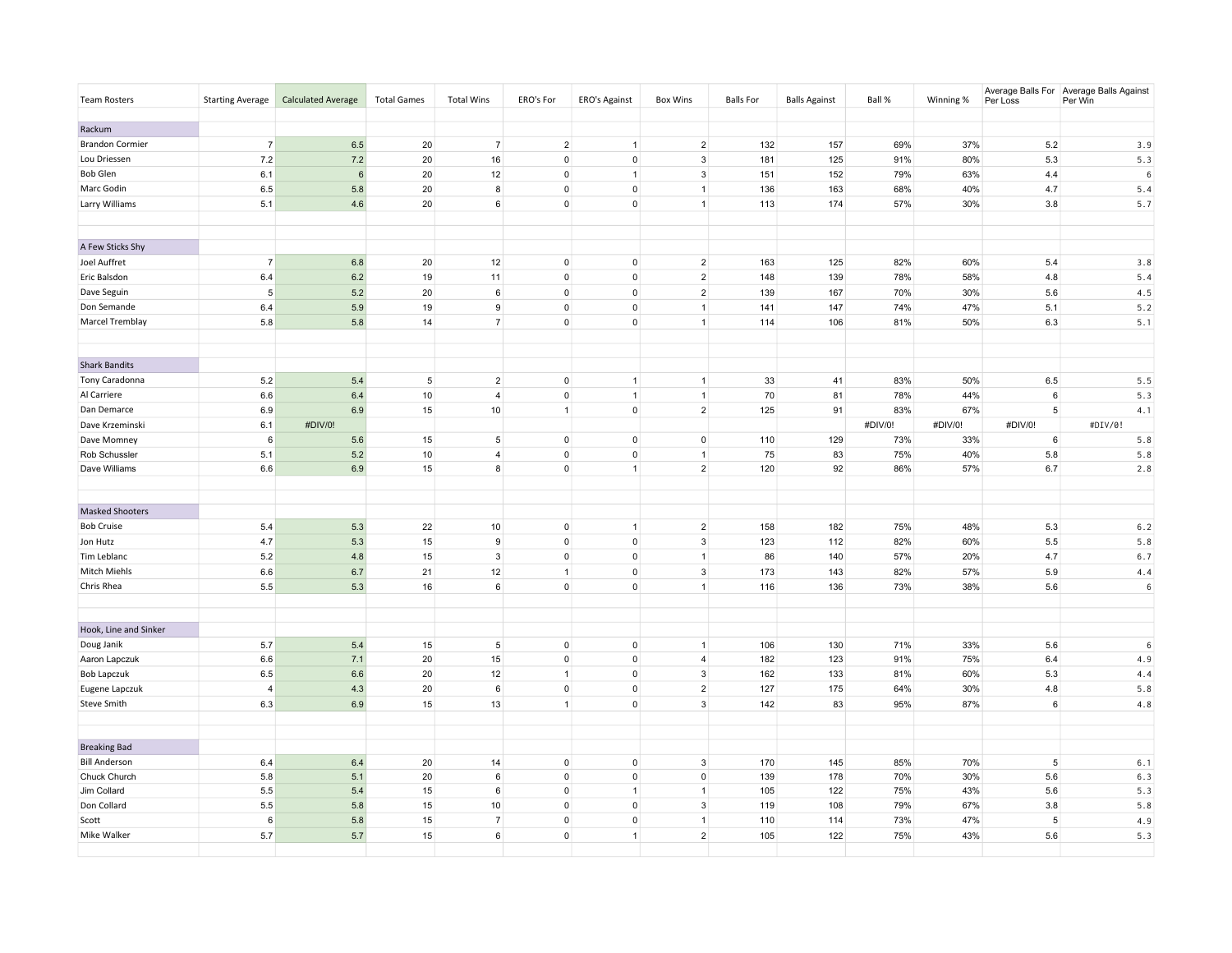| <b>Team Rosters</b>   | Starting Average | <b>Calculated Average</b> | <b>Total Games</b> | <b>Total Wins</b> | ERO's For | ERO's Against | Box Wins | Balls For | <b>Balls Against</b> | Ball % | Winning % | Per Loss | Average Balls For Average Balls Against<br>Per Win |
|-----------------------|------------------|---------------------------|--------------------|-------------------|-----------|---------------|----------|-----------|----------------------|--------|-----------|----------|----------------------------------------------------|
|                       |                  |                           |                    |                   |           |               |          |           |                      |        |           |          |                                                    |
| Spares                |                  |                           |                    |                   |           |               |          |           |                      |        |           |          |                                                    |
| Dar Dagenais          | 5.5              |                           |                    |                   |           |               |          | 45        | 50                   |        |           |          |                                                    |
| <b>Brad McClellan</b> | 6.7              |                           |                    |                   |           |               |          | 50        | 22                   |        |           |          |                                                    |
| Ray ?                 | 5.5              |                           |                    |                   |           |               |          | 22        | 26                   |        |           |          |                                                    |
| Shawn McLaughlin      | 5.5              |                           |                    |                   |           |               |          | 47        | 30                   |        |           |          |                                                    |
| Adrian                | 6.8              |                           |                    |                   |           |               |          | 47        | 22                   |        |           |          |                                                    |
| Dave Knuckle          | 5.7              |                           |                    |                   |           |               |          | 39        | 39                   |        |           |          |                                                    |
| Dave Newby            | 5.5              |                           |                    |                   |           |               |          | 37        | 41                   |        |           |          |                                                    |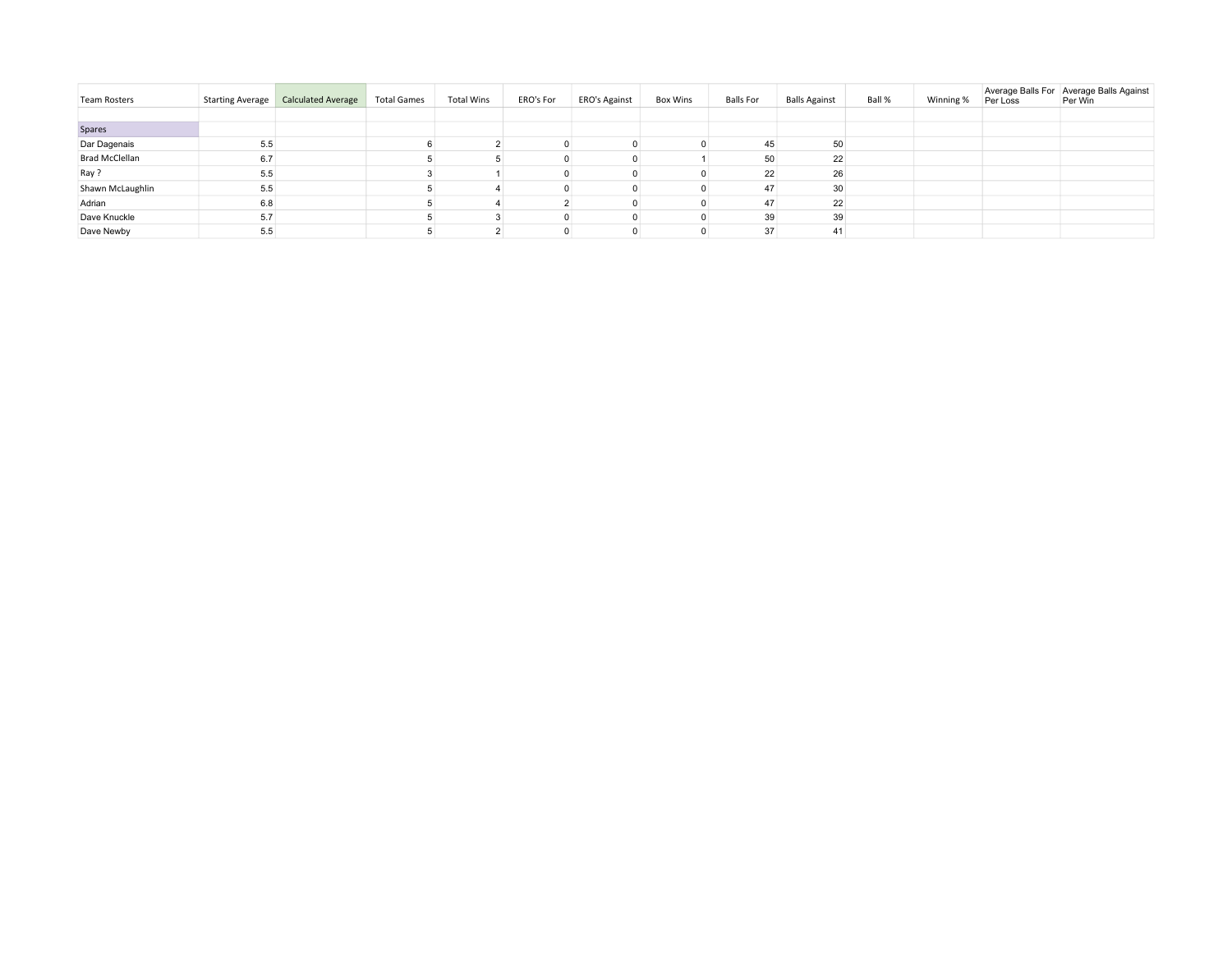| Team Rosters           | <b>Total Paid</b> |                   | Week 1          | Week 2          | Week 3          | Week 4          | Week 5 | Week 6 | Week 7 | Week 8 | Week 9 | Week 10 | Week 11 | Week 12 |
|------------------------|-------------------|-------------------|-----------------|-----------------|-----------------|-----------------|--------|--------|--------|--------|--------|---------|---------|---------|
|                        |                   |                   |                 |                 |                 |                 |        |        |        |        |        |         |         |         |
|                        |                   |                   |                 |                 |                 |                 |        |        |        |        |        |         |         |         |
| Rackum                 |                   |                   |                 |                 |                 |                 |        |        |        |        |        |         |         |         |
| <b>Brandon Cormier</b> |                   | 40 12 greens paid | $10$            | 10 <sub>1</sub> | 10              | 10              |        |        |        |        |        |         |         |         |
| Lou Driessen           | 40                |                   | $10$            | $10$            | 10 <sub>1</sub> | 10 <sup>1</sup> |        |        |        |        |        |         |         |         |
| Bob Glen               |                   | 40 12 greens paid | 10 <sub>1</sub> | 10 <sup>1</sup> | 10 <sup>1</sup> | 10              |        |        |        |        |        |         |         |         |
| Marc Godin             | 40                |                   | 10 <sub>1</sub> | 10 <sup>1</sup> | 10 <sup>1</sup> | 10 <sup>1</sup> |        |        |        |        |        |         |         |         |
| Larry Williams         | 40                |                   | 10 <sup>1</sup> | 10 <sup>1</sup> | 10              | 10 <sup>1</sup> |        |        |        |        |        |         |         |         |
|                        |                   |                   |                 |                 |                 |                 |        |        |        |        |        |         |         |         |
|                        |                   |                   |                 |                 |                 |                 |        |        |        |        |        |         |         |         |
| A Few Sticks Shy       |                   |                   |                 |                 |                 |                 |        |        |        |        |        |         |         |         |
| Joel Auffret           | 40                |                   | 10 <sup>1</sup> | $-6$            | 26              | 10              |        |        |        |        |        |         |         |         |
| Eric Balsdon           | 40                |                   | 10 <sub>1</sub> | 10 <sup>1</sup> | 10 <sup>1</sup> | 10              |        |        |        |        |        |         |         |         |
| Dave Seguin            | 40                |                   | $10$            | $10$            | $10$            | 10 <sub>1</sub> |        |        |        |        |        |         |         |         |
| Don Semande            | 40                |                   | 10 <sub>1</sub> | 10 <sup>1</sup> | 10              | 10 <sup>1</sup> |        |        |        |        |        |         |         |         |
| Marcel Tremblay        | 40                |                   | $-6$            | 26              | $10$            | 10 <sup>1</sup> |        |        |        |        |        |         |         |         |
|                        |                   |                   |                 |                 |                 |                 |        |        |        |        |        |         |         |         |
|                        |                   |                   |                 |                 |                 |                 |        |        |        |        |        |         |         |         |
| <b>Shark Bandits</b>   |                   |                   |                 |                 |                 |                 |        |        |        |        |        |         |         |         |
| Tony Caradonna         | $10$              |                   |                 | 10              |                 |                 |        |        |        |        |        |         |         |         |
| Al Carriere            | $20\,$            |                   |                 | $10$            |                 | 10 <sup>1</sup> |        |        |        |        |        |         |         |         |
| Dan Demarce            | 30                |                   |                 | 10 <sup>1</sup> | 10              | 10              |        |        |        |        |        |         |         |         |
| Dave Knuckle           | $10$              |                   |                 |                 | $10$            |                 |        |        |        |        |        |         |         |         |
| Dave Krzeminski        | $\mathbf 0$       |                   |                 |                 |                 |                 |        |        |        |        |        |         |         |         |
| Dave Momney            | 30                |                   |                 | 10 <sup>1</sup> | 10 <sup>1</sup> | 10              |        |        |        |        |        |         |         |         |
| Rob Schussler          | $20\,$            |                   |                 |                 | 10              | 10 <sup>1</sup> |        |        |        |        |        |         |         |         |
| Dave Williams          | 30                |                   |                 | 10 <sup>1</sup> | $10$            | 10 <sup>1</sup> |        |        |        |        |        |         |         |         |
|                        |                   |                   |                 |                 |                 |                 |        |        |        |        |        |         |         |         |
|                        |                   |                   |                 |                 |                 |                 |        |        |        |        |        |         |         |         |
| <b>Masked Shooters</b> |                   |                   |                 |                 |                 |                 |        |        |        |        |        |         |         |         |
| <b>Bob Cruise</b>      | 103               |                   | $10$            | 105             | -6              | -6              |        |        |        |        |        |         |         |         |
| Jon Hutz               | $34\,$            |                   |                 | 14              | $10\,$          | 10 <sup>1</sup> |        |        |        |        |        |         |         |         |
| Tim Leblanc            | 63                |                   |                 | 75              | $-6$            | $-6$            |        |        |        |        |        |         |         |         |
| Mitch Miehls           | 40                |                   | $10$            | $10$            | 10 <sub>1</sub> | 10 <sub>1</sub> |        |        |        |        |        |         |         |         |
| Chris Rhea             | 34                |                   | 10 <sup>1</sup> | 14              |                 | 10 <sup>1</sup> |        |        |        |        |        |         |         |         |
|                        |                   |                   |                 |                 |                 |                 |        |        |        |        |        |         |         |         |
|                        |                   |                   |                 |                 |                 |                 |        |        |        |        |        |         |         |         |
| Hook, Line and Sinker  |                   |                   |                 |                 |                 |                 |        |        |        |        |        |         |         |         |
| Doug Janik             | 38                |                   | 14              | 14              | $-6$            | 16              |        |        |        |        |        |         |         |         |
| Aaron Lapczuk          |                   | 120 greens paid   |                 | 120             |                 |                 |        |        |        |        |        |         |         |         |
| Bob Lapczuk            |                   | 120 greens paid   |                 | 120             |                 |                 |        |        |        |        |        |         |         |         |
| Eugene Lapczuk         |                   | 120 greens paid   |                 | 120             |                 |                 |        |        |        |        |        |         |         |         |
| <b>Steve Smith</b>     |                   | 120 greens paid   |                 | 120             |                 |                 |        |        |        |        |        |         |         |         |
|                        |                   |                   |                 |                 |                 |                 |        |        |        |        |        |         |         |         |
|                        |                   |                   |                 |                 |                 |                 |        |        |        |        |        |         |         |         |
| <b>Breaking Bad</b>    |                   |                   |                 |                 |                 |                 |        |        |        |        |        |         |         |         |
| <b>Bill Anderson</b>   | 40                |                   | 10 <sup>1</sup> | 10              | 10              | 10              |        |        |        |        |        |         |         |         |
| Chuck Church           | 40                |                   | $10$            | $10$            | $10$            | 10 <sub>1</sub> |        |        |        |        |        |         |         |         |
| Jim Collard            | $30\,$            |                   |                 | $10$            | 10 <sub>1</sub> | 10              |        |        |        |        |        |         |         |         |
| Don Collard            | 30                |                   | 10 <sup>1</sup> | 10 <sup>1</sup> | 10              |                 |        |        |        |        |        |         |         |         |
| Scott                  | 30                |                   | 10 <sup>1</sup> | 10 <sup>1</sup> |                 | 10 <sup>1</sup> |        |        |        |        |        |         |         |         |
| Mike Walker            | $30\,$            |                   | 10 <sup>1</sup> |                 | 10              | 10 <sub>1</sub> |        |        |        |        |        |         |         |         |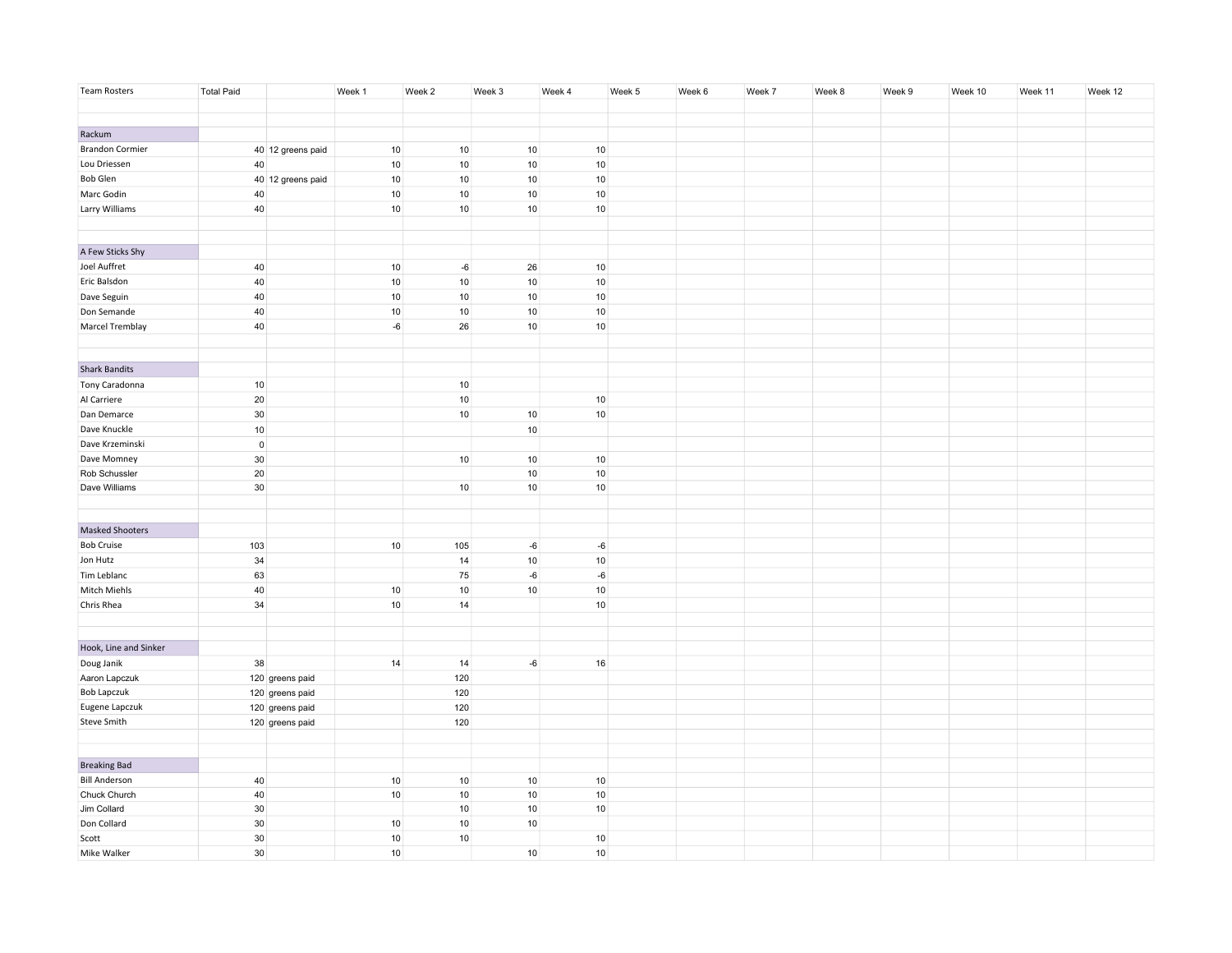| New Guys<br>Mark Durocher     | 10   | 10  |     |     |     |  |  |  |  |
|-------------------------------|------|-----|-----|-----|-----|--|--|--|--|
| Ray Rogers<br>Jim Gatto       | 10   | 10  |     |     |     |  |  |  |  |
|                               | 10   | 10  |     |     |     |  |  |  |  |
| Dante Corrent<br>Bob Williams | 10   | 10  |     |     |     |  |  |  |  |
|                               | 10   | 10  |     |     |     |  |  |  |  |
|                               |      |     |     |     |     |  |  |  |  |
|                               |      |     |     |     |     |  |  |  |  |
|                               | 1592 | 228 | 912 | 218 | 234 |  |  |  |  |